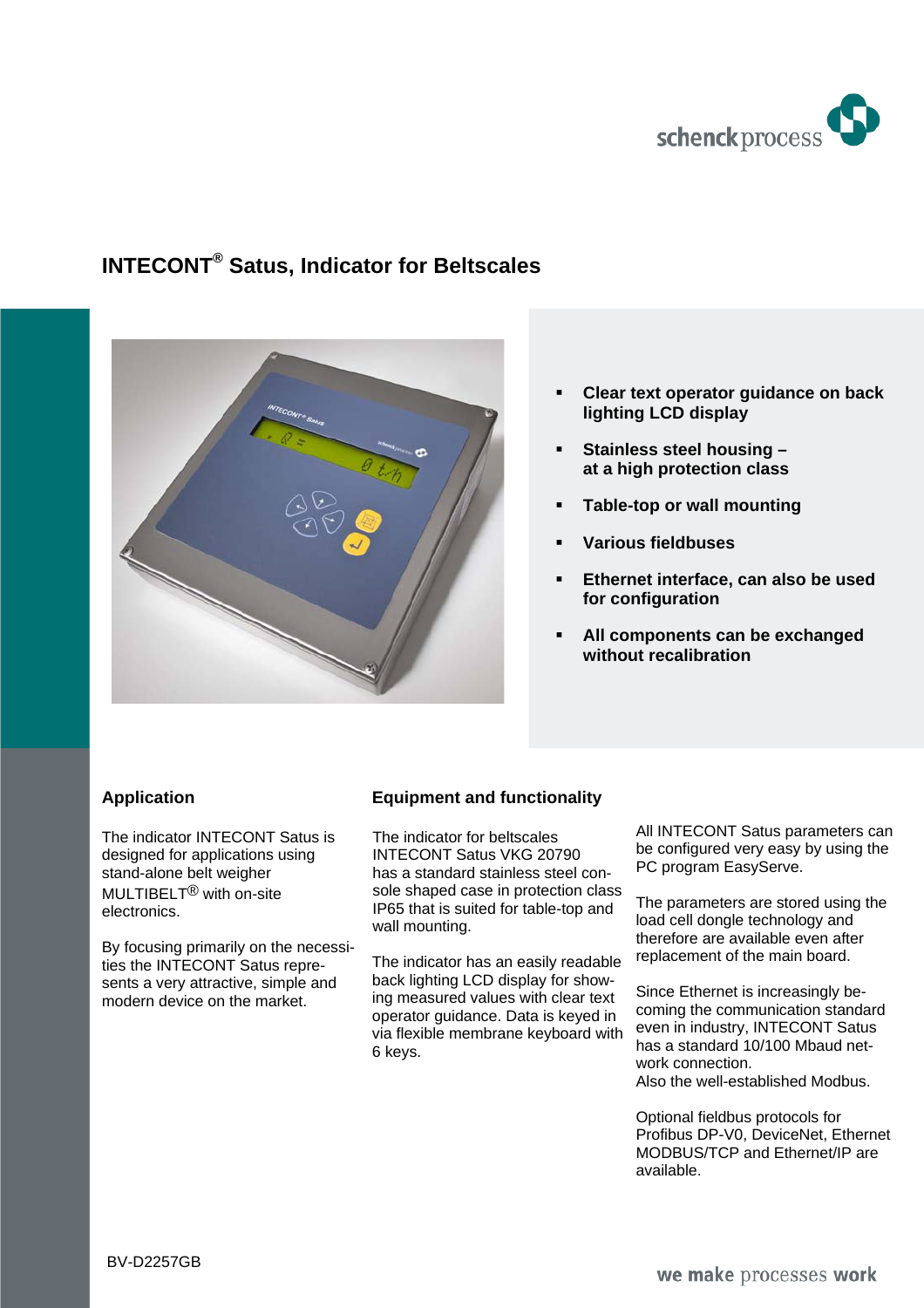# **Belt weigher application**

- On site assembly possible
- **Simple and easy commissioning**
- Automatic measuring of bulk solids flow
- **Totalizing counter**
- **Belt load monitoring**
- Zero-drop-out (no totalizing if belt load is too low, empty belt)





24 Application parameters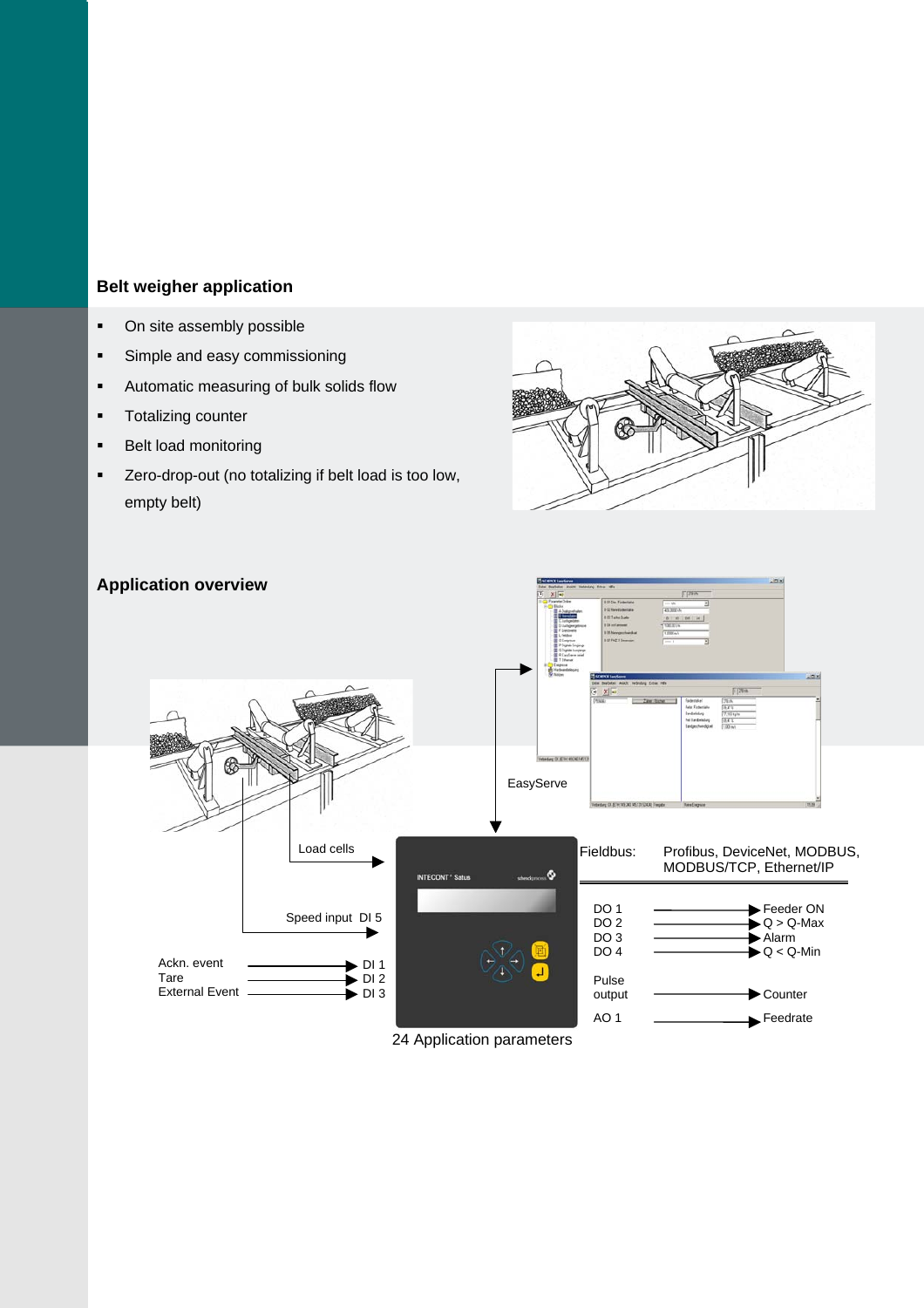## **INTECONT Satus**

- Stainless steel housing with a high protection class
- All connections are tied up to special functions
- All components can be exchanged without reverification
- Functionality self explaining: simple and easy commissioning
- **Minimized complexity: only necessary parameters** have to be adapted
- 6 keys sufficient for data input and control
- **Preloaded menu languages: German, English,** French, Spanish, Italian
- **PC-based service program EasyServe; to be** connected serial or via Ethernet
- Serial connections on board: MODBUS; Ethernet with MODBUS/TCP protocol
- Optional fieldbus protocols: Profibus DP-V0; DeviceNet; Ethernet with protocol Ethernet/IP



#### **Table-top mounting Table-top mounting**





 $~100$ 

黃島



30 50

 $\overline{30}$